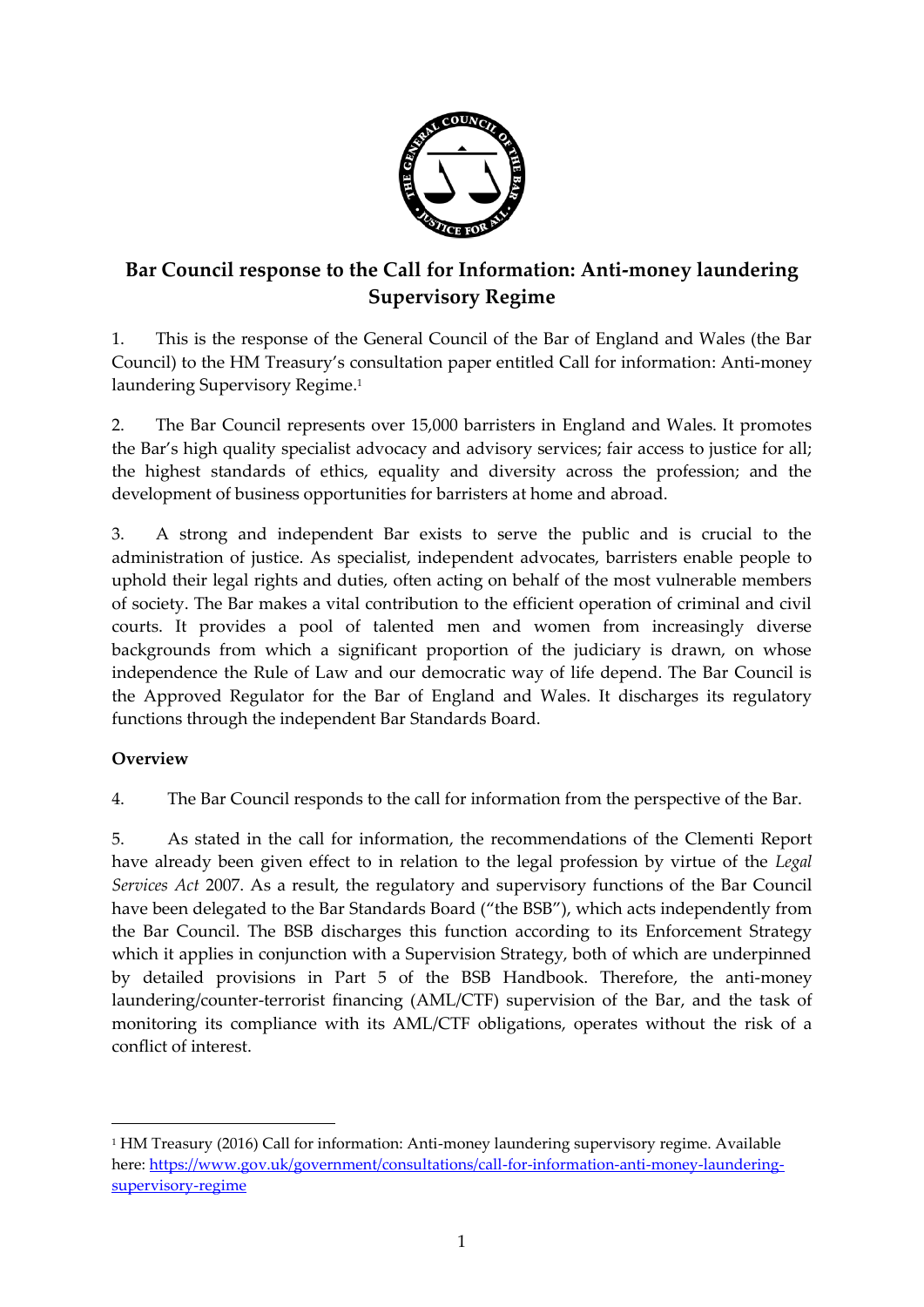6. The Bar Council publishes guidance<sup>2</sup> for barristers to explain their obligations and illustrate best practice for AML/CTF compliance, and will be looking to add further practical assistance and examples into that guidance to give further help to barristers in applying it in practice. However, the majority of self-employed barristers<sup>3</sup> do not undertake work that falls within the scope of regulated business for independent legal professionals as defined by regulation 3(9) of the Money Laundering Regulations 2007.

7. The work of barristers generally consists of advising on and conducting contentious litigation which falls outside the AML 'regulated sector'. Unlike solicitors, self-employed barristers rarely become involved directly in any transactional work and they are not permitted to receive, control or handle client money. Barristers do not, and are not entitled to, administer client accounts. They are only entitled to be paid for their services. As the BSB's approach to supervision is strictly risk based, where a greater risk is identified, then the BSB has more stringent statutory powers under the *Legal Services Act* 2007 to manage it. Like self-employed barristers, the very small number of BSB regulated entities<sup>4</sup> are not permitted to handle client money.

8. A few barristers in some specialist fields are involved in non-litigation work that might fall within the 'regulated sector' (e.g. tax barristers and chancery barristers involved in advising on trust documentation), but they are generally instructed by other professionals (usually solicitors) who will deal with the lay client and who will therefore be better placed to deal with AML/CTF issues and should already have addressed them.

9. In all fields, the BSB's rules, and its supervision and enforcement strategies, are well able to address the AML/CTF risks in a proportionate and effective manner.

10. In light of this, the Bar Council's position overall is that:

<u>.</u>

(a) In the case of the Bar at least, the current system in which AML/CTF supervision is carried out by the specialist regulator, the BSB, works well. The BSB understands the nature of the work performed by the Bar and where any AML/CTF risks are likely to arise. It is therefore able to carry out risk-based supervision efficiently without placing an inappropriate burden on individual practitioners. From the perspective of the Bar, the Bar Council believes that it would be a serious error to attempt to replace the BSB with a "one size fits all" AML/CTF regulator, or a single AML/CTF regulator for the whole of the legal sector. Even if there were a case for what the Action Plan refers to as the "rationalisation of supervisors" in relation to other sectors the nature of the Bar, the existing independent nature of its AML/CTF

<sup>2</sup> Bar Council (2016) Money Laundering and Terrorist Financing,. Available here: [http://www.barcouncil.org.uk/practice-ethics/professional-practice-and-ethics/money-laundering](http://www.barcouncil.org.uk/practice-ethics/professional-practice-and-ethics/money-laundering-and-terrorist-financing/)[and-terrorist-financing/](http://www.barcouncil.org.uk/practice-ethics/professional-practice-and-ethics/money-laundering-and-terrorist-financing/)

<sup>3</sup> Independent barristers who are self-employed and practising in Chambers. Barristers who work in law firms are regulated personally by the BSB but the law firms in which they work are comprehensively regulated by the Solicitors Regulation Authority.

<sup>4</sup> As of 20 May 2016 there are 49 BSB regulated entities. (BSB register of entities, available here: [https://www.barstandardsboard.org.uk/regulatory-requirements/for-prospective-entities/\)](https://www.barstandardsboard.org.uk/regulatory-requirements/for-prospective-entities/)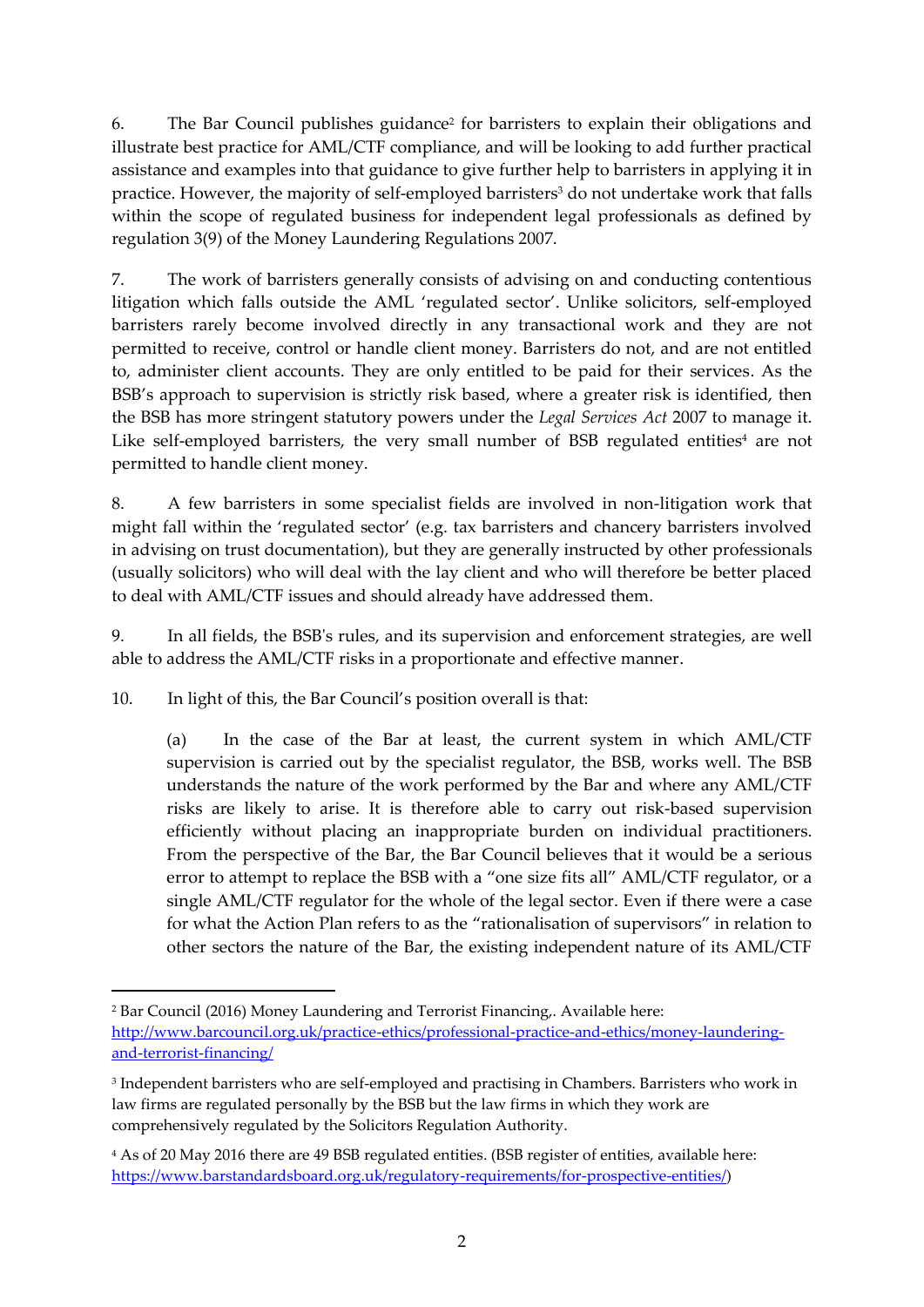supervision and barrister's generally low-AML/CTF-risk profile would point to a different conclusion for the Bar. In further support of this position, the Bar Council refers to the HM Treasury's statement in its 2011-12 annual supervision report:

"The practical implementation of a risk-based approach to supervision varies depending on the nature and scale of the risks in each sector and this is reflected in the resources invested in supervision and by the specific measures taken to assess compliance. For example, in the legal sector, risks vary based on the work undertaken by different legal professionals. Most of the work undertaken by barristers may fall outside of the regulated sector. As a result, the level of resource applied to supervision of barristers (in terms of education, monitoring and investigation) is less than the resource allocated for the supervision of solicitors and licensed conveyancers who regularly hold and transfer client money and assist clients to enter into arrangements."<sup>5</sup>

(b) The Bar Council believes that any rationalisation of supervision in the legal sector that removed the supervisory role of the BSB would be likely to result in:

- i. Supervision being carried out by regulators with little or no understanding of the nature of the work of the Bar and the circumstances in which AML/CTF risks might arise. Such a regulator would be ill-equipped to conduct appropriate risk-based assessment.
- ii. Supervision being carried out by regulators who are not aware of other regulatory issues and concerns beyond AML. Such regulators would not be able to combine AML enforcement action with enforcement in other areas.
- iii. The imposition of inappropriate burdens on individuals practising in a profession that generally represents a very low risk in AML/CTF terms (in particular in comparison to banks, accountants and solicitors and other involved in transactional work and handling client funds). This would include the very real risk of the imposition of overlapping supervisory and regulatory regimes – adding rather than reducing bureaucracy, red tape and cost.

(c) Given the low AML/CTF risk presented by the Bar, some of the more intrusive measures proposed (such as an ability to enter premises – which for barristers could include private homes) for the purposes of AML/CTF compliance would be disproportionate to the risk and place an undue burden on individuals (as well as improper interferences with private life).

1

<sup>5</sup> HM Treasury (2013) Anti-Money Laundering and Counter Terrorist Finance Report 2011-12. Available here:

[https://www.gov.uk/government/uploads/system/uploads/attachment\\_data/file/200643/amlctf\\_super](https://www.gov.uk/government/uploads/system/uploads/attachment_data/file/200643/amlctf_supervision_report_201112.pdf) [vision\\_report\\_201112.pdf](https://www.gov.uk/government/uploads/system/uploads/attachment_data/file/200643/amlctf_supervision_report_201112.pdf)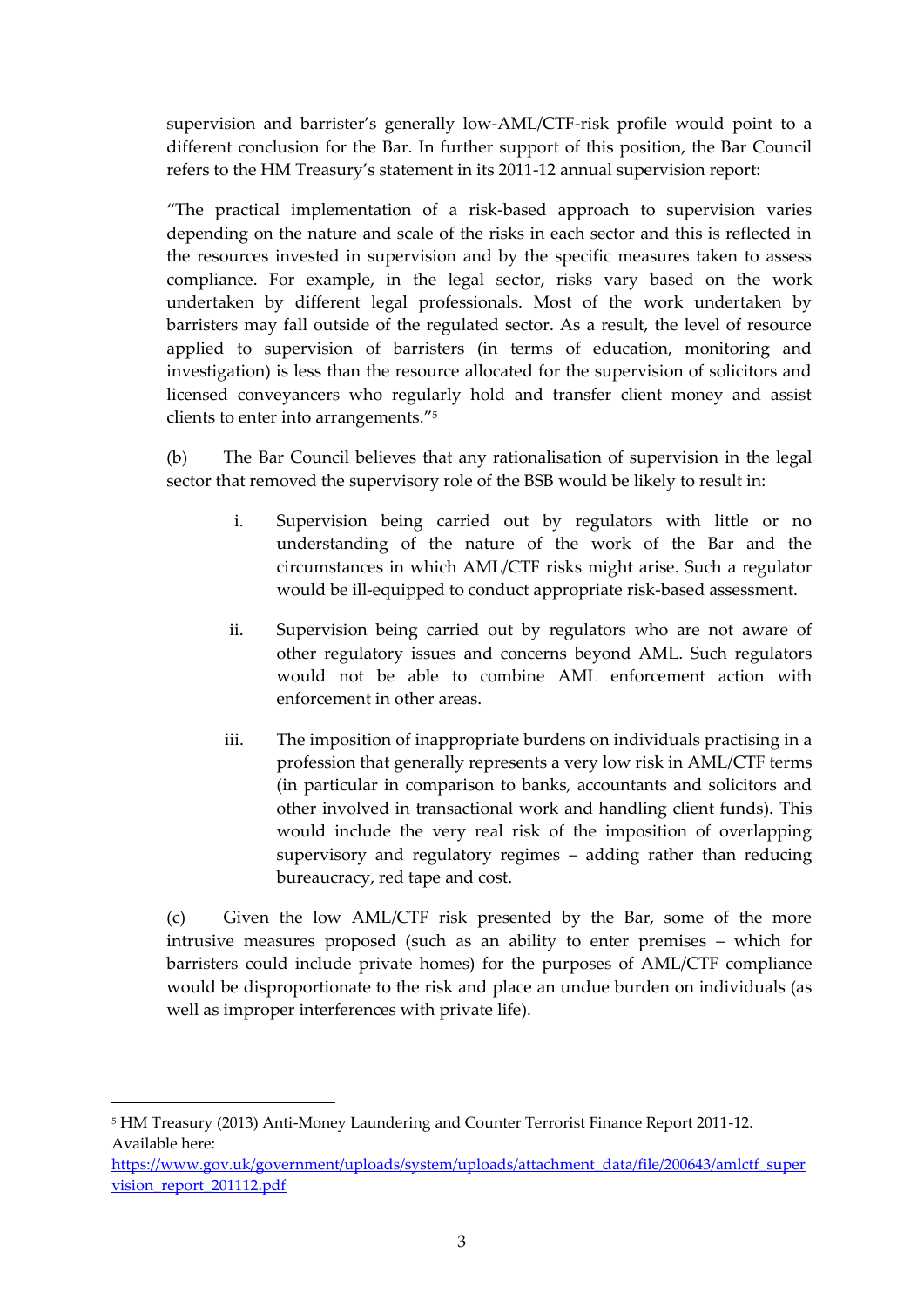# **Q1: Should the government address the issue of non-comparable risk assessment methodologies and if so, how? Should it work with supervisors to develop a single methodology, with appropriate sector-specific modifications?**

11. Given the generally low AML/CTF risk presented by the work of the Bar, it is quite possible that the BSB's approach to risk assessment might legitimately differ from that adopted by supervisors for different professions and industries with different business models and presenting different risks. The Bar Council considers this to be one of the benefits of a specialist supervisor such as the BSB responding proportionately to the lower risk that the Bar presents within the wider legal sector. That said the Bar Council also recognises that it would be appropriate for supervisors to share expertise and, where appropriate, to develop comparable (or at least compatible) risk-assessment methodologies. The Bar Council considers that the AML Supervisors' Forum (AMLSF) presents the right medium for the sharing of expertise and for the development of risk assessment models. We would oppose the Government seeking to develop a single methodology.

# **Q2: How should the government best support supervisors - and supervisors best support each other - to link their risk-assessments to monitoring activities and to properly articulate how they do so?**

12. The Bar Council believes that the AMLSF provides a helpful forum and opportunity for both the Government to support supervisors and for supervisors to support each other in linking their risk assessments to monitoring activities. The AMLSF provides the Government with an opportunity to share information and ideas with all supervisors. In particular, the AMLSF is an appropriate forum for the Government to inform all supervisors of AML/CTF trends and concerns that it has and similarly for the supervisors themselves to identify and share information on AML/CTF trends as perceived by the supervisors. The AMLSF also gives all participants the opportunity to consider appropriate monitoring activities in the light of those AML/CTF trends and concerns.

#### **Q3: Should the government monitor the identification and assessment of risks by the supervisors on an ongoing basis? Should the supervisors monitor each other's identification and assessment of risks? How might this work?**

13. See the response to question 2. The Bar Council considers that informal Governmental monitoring through the AMLSF should be effective and sufficient.

# **Q4: Should smaller supervisors be encouraged to pool AML/CFT resources into a joint risk function and would this lead to efficiencies? If so, how should they be encouraged?**

14. No, and even less so where the supervisors also carry out wider regulatory functions. The Bar Council is not persuaded that direct pooling of resources by regulators would be helpful. Individual supervisors have very different regulated populations to supervise, from gambling sector workers to insolvency practitioners and estate agents. In the case of the legal sector, only a proportion of all lawyers operate within the 'regulated sector': in the case of the self-employed bar, a low proportion. Pooling of resources would require protracted negotiations (and indeed disputes) as to which supervisors should contribute which resources (on an ongoing basis) that has the potential to damage relationships between the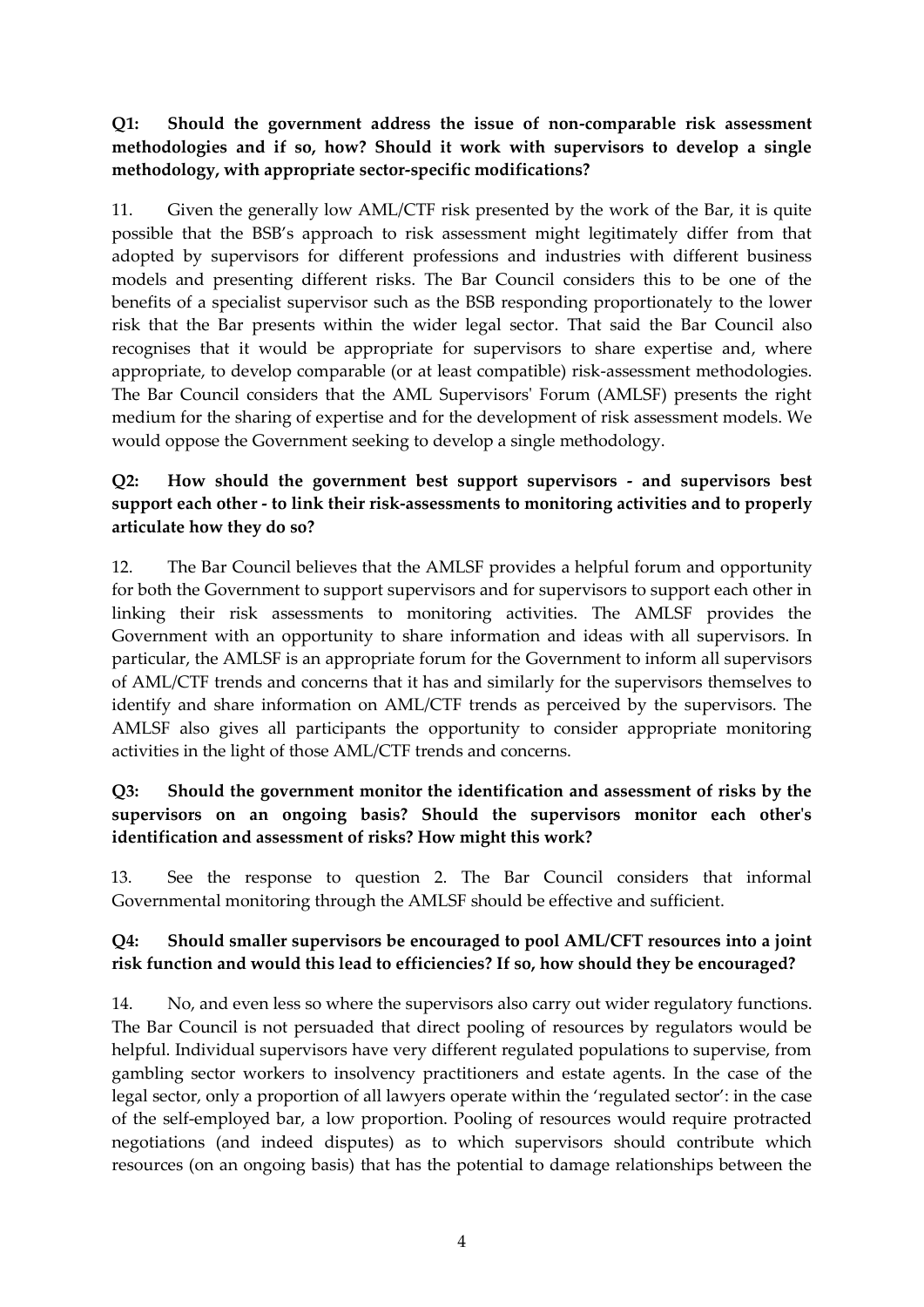supervisors. Moreover, it is not hard to envisage it resulting in inefficiencies due to a lack of familiarity with the diverse sectors covered and duplication of coverage. The Bar Council believes that voluntary cooperation and pooling of information and ideas through the AMLSF provides the most effective and efficient means of pooling resources between supervisors.

# **Q5: How should the ability of supervisors and law enforcement agencies to share information on risks be improved?**

15. While there is almost certainly no harm in different agencies sharing information on risk assessment, it is important that that does not lead to inappropriate approaches from one industry or one supervisor being imposed on another.

# **Q6: To promote discussions between the supervisors, should attendance at the AMLSF and submission of an annual return to the Treasury be made compulsory for supervisors? How could the government ensure that this happened?**

16. No. The Bar Council does not regard either proposal as necessary or helpful. The Bar Council supports the role of the AMLSF and recognises the benefit of regular attendance. However, the Bar Council does not view compulsory attendance as a step that would improve discussions between supervisors and recognises the difficulty compulsory attendance may present for some supervisors, particularly those with more modest resources and based out of London.

17. The Bar Council believes that the current system of annual returns could be made more effective and useful for both supervisors and the Treasury, enabling more concise and efficient communication of headline data from regulators to Government. However, it is important that these are designed in a way which focusses on the most important and relevant information and metrics for each supervisor, and avoid returns becoming an increased burden rather than a benefit, with the time taken to compile information outweighing the gain delivered by its submission. The required contents of returns should be the subject of regular review and discussion with supervisors.

# **Q7: Could the Money Laundering Advisory Committee (MLAC) have a greater role in driving improvements in the supervisory regime?**

18. No. Whilst there is always room for further cooperation to combat moneylaundering, for example, by identifying trends and sharing best practice, the Government should avoid a situation where multiple bodies carry out overlapping oversight functions.

19. In the context of the legal profession, where regulation and representation are statutorily-distinct functions, an increase in the role of the MLAC is likely to represent an unnecessary regulatory interference with the BSB's supervisory function. Given the low risk profile of the Bar, and in the absence of any evidence that it is required, an additional layer of supervision would seem both unjustified and contrary to the spirit and intention of the Government's Red Tape Challenge and its drive to "get rid of unnecessary bureaucracy".<sup>6</sup>

<u>.</u>

<sup>6</sup> See:<https://cutting-red-tape.cabinetoffice.gov.uk/>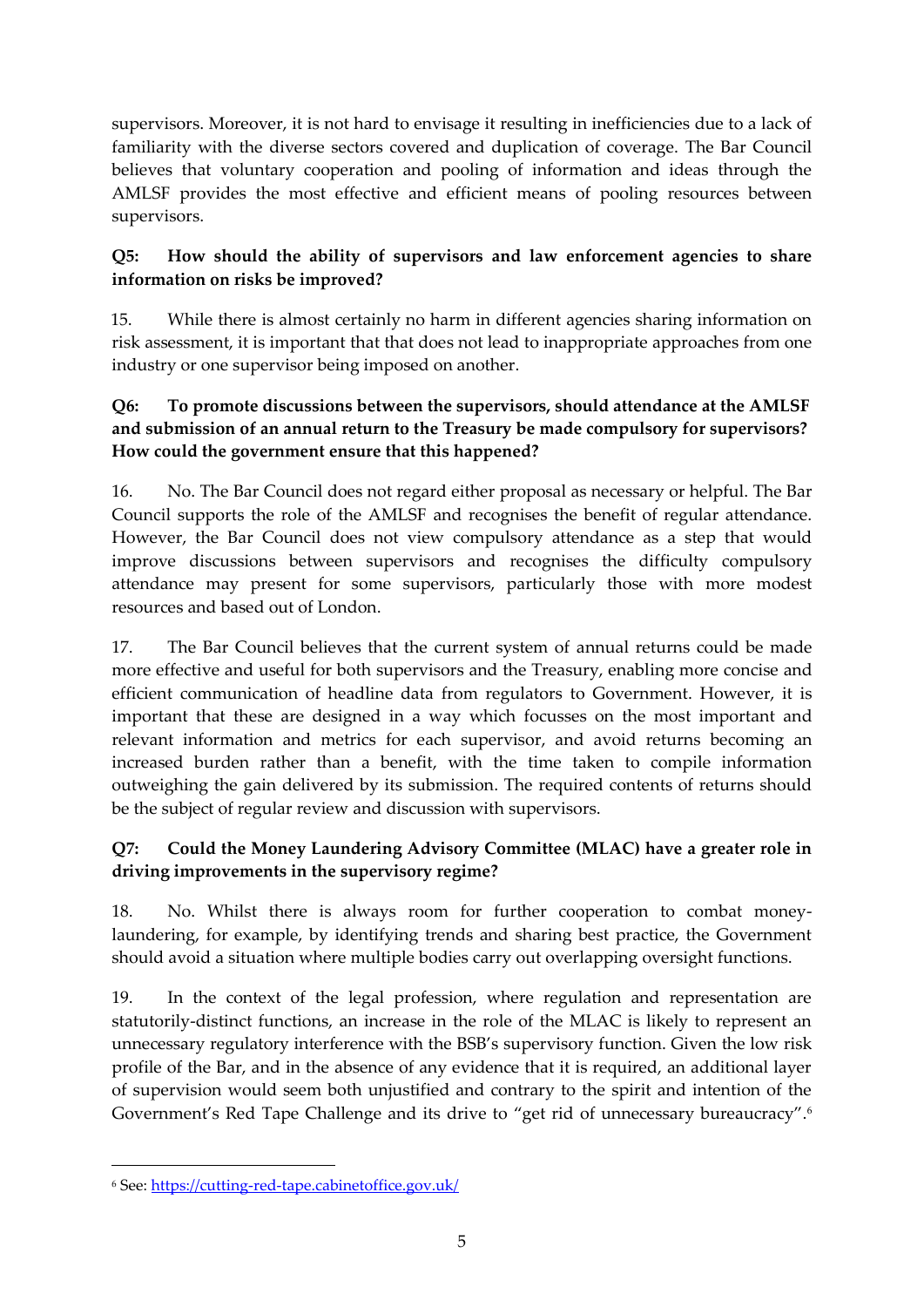The Bar Council also questions as to how an additional layer of supervision would fit with the function of the Legal Services Board and its relationship with the BSB.

**Q8: Should the government instigate a formal mechanism for assessing the effectiveness of all the supervisors AML/CFT activities with the power to compel action to address shortcomings? If so, should this be carried out by the Treasury directly, through another body such as the National Audit Office, or through creating a new body, perhaps along the same lines as the Legal Services Board which oversees legal services supervisors or the Financial Reporting Council which promotes high quality corporate governance and reporting? Are there other ways of ensuring effectiveness that should be considered?**

20. No. The Bar Council agrees that it is important that the Government is able to have faith and confidence in all of the regulators including in, but not limited to, the field of money laundering and counter terrorist finance. In the event that any regulator proves unable to live up to those standards, it is to be hoped that the situation could be addressed well before formal assessment mechanisms become necessary.

21. The question refers specifically to the Legal Services Board, and while the Bar Council questions the need for the Legal Service Board to have any oversight role (in this regard as well as in others), its current existence and role mean that there can in any event be no need for any additional or alternative body carrying out a similar function specifically for AML/CTF. Additional bodies could lead to confusion in accountability and the imposition of overlapping supervisory and regulatory regimes – again, adding rather than reducing the bureaucracy and red tape that the Government has made a commitment to reducing.

**Q9: Would an overarching body be able to add value by maintaining a more strategic view of the entire AML/CFT landscape and identifying cross-cutting issues which individual supervisors might struggle to identify? Should such a body have the authority to guide and compel the activities of the supervisors, up to and including the power to revoke approval for bodies to be supervisors?**

22. No. The Bar Council sees value in a body which facilitates communications between supervisors and identifying a strategic view, and it notes that, at present, this role is fulfilled by the AMLSF with support from Government. However, the Bar Council considers that the current system operates at an appropriate level of flexibility and effectiveness, and does not consider that further layers of regulation are necessary or desirable (see above). It is also noted that at present HM Treasury has the power to appoint and remove supervisors, and the Bar Council does not consider that this power should be amended or delegated.

**Q10: Should the government seek to harmonise approaches to penalties and powers? For example, should supervisors have access to certain minimum range of penalties and powers and what should these be? Should there be a common approach for deciding on penalties and calculating fines based on variables such as turnover that are scalable to the size of the business?**

23. No. The Bar Council does not consider it necessary or appropriate that the Government should seek to harmonise approaches to penalties and powers as between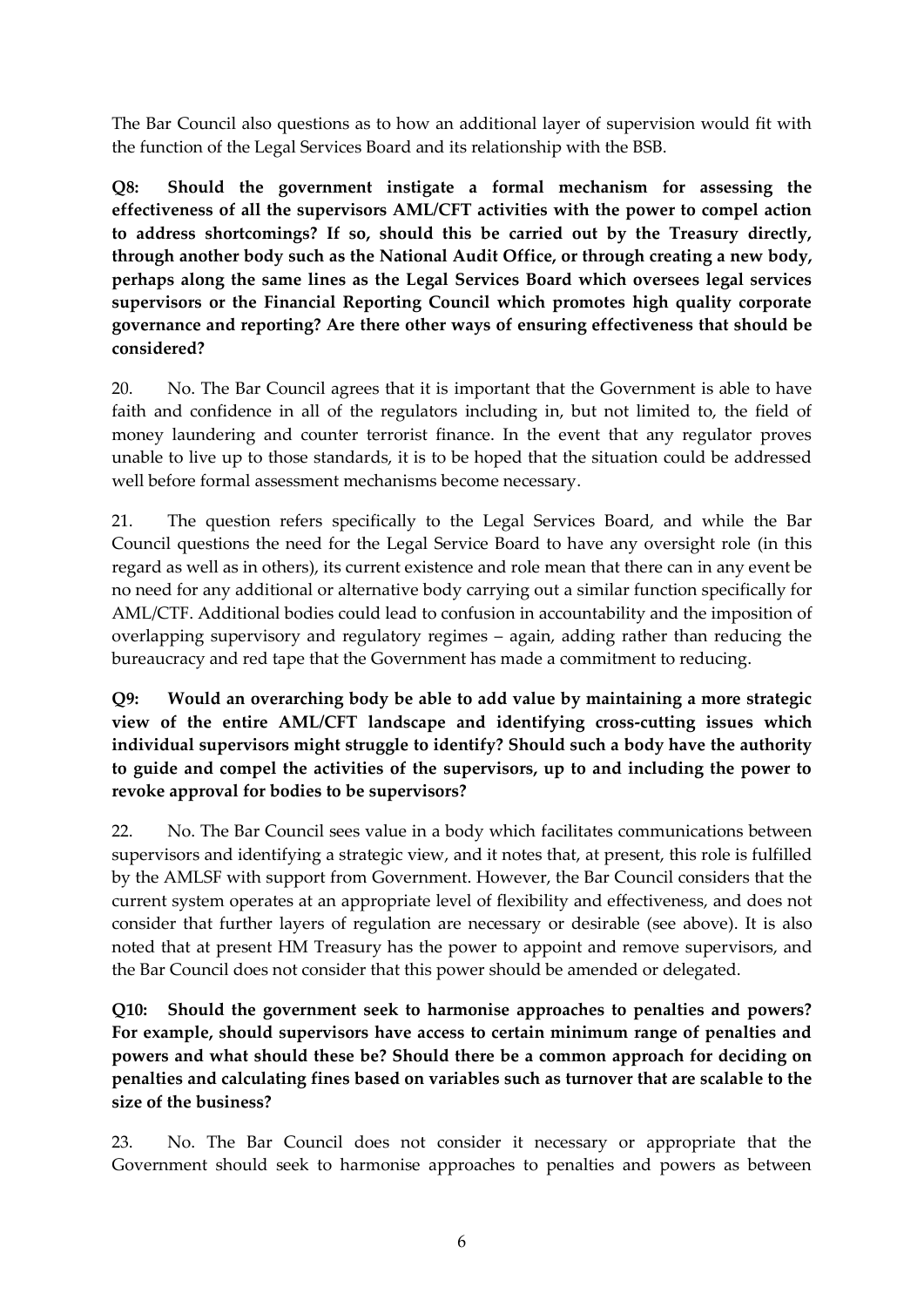supervisors across different professions, particularly as the BSB has sector specific sentencing powers and enforcement tools contained in Part 5 of the BSB Handbook. Regulated professions with regulatory structures do not need more regulation, and it is important that a regulator and supervisor's penalties and powers should be consistent and appropriate to its particular regulated/supervised community. Harmonisation is unnecessary, and could only lead to unnecessary increases in costs and inefficiencies of the sort that the Red Tape Challenge was designed to remove. There is a good case for targeted, sector-specific sanctioning powers. A supervisor for an industry involved in, for example, moving significant sums of client money should have powers and be able to impose penalties that are very different from those that are appropriate for a very low risk profession like the Bar. It may be helpful for supervisors to have a forum in which they can share experiences in relation to the powers and penalties that they have found to be effective and useful. However, whether the powers and penalties exercised by one supervisor are appropriate for a different industry or profession will depend upon the particular circumstances and characteristics of the industry or profession in question. If any individual supervisor considers that it lacks a power that it requires, then the appropriate course is to address the particular concerns of that supervisor. Moreover, it is difficult to see what benefit harmonising powers and penalties across different supervisors for differing industries would achieve: there is no reason to think that it would make risk assessment or detection in any given industry any more efficient. In the circumstances, creating additional regulation harmonising powers and penalties would not seem to be a good use of Government or private sector time or resources.

#### **Q11: Should the government seek to establish a single standard for supervisors disciplinary and appeals functions?**

24. No. The Bar Council does not consider it necessary or appropriate to establish a single standard for supervisors' disciplinary and appeals functions. Different supervisors for different industries and professions have developed disciplinary and appeals functions tailored to the industry or profession that they regulate. The particular nature and structure of those functions are the result of a wide-range of factors particular to a given industry or profession, and not the result of inefficiencies that need to be rectification. The Bar has longstanding and effective arrangements for disciplinary functions and appeal functions which work well and enable a consistency of approach and efficiency of application across the breadth of regulatory matters affecting the Bar. Attempting to impose a single standard is likely to lose the benefit of tailored functions and create its own inefficiencies and difficulties for which it will be impossible to legislate, without achieving any clear benefit.

#### **Q12: Does the inability of some supervisors to directly compel attendance of relevant persons to answer questions or to enter premises reduce their ability to effectively supervise, or is liaison with law enforcement agencies an appropriate mechanism. If so, how could government address this?**

25. This does not affect the Bar. The BSB has all of the necessary powers available to deal with barristers failing to comply with their AML/CTF obligations in the rare event that they are needed. The BSB's Professional Conduct Committee (the 'PCC') may at any time seek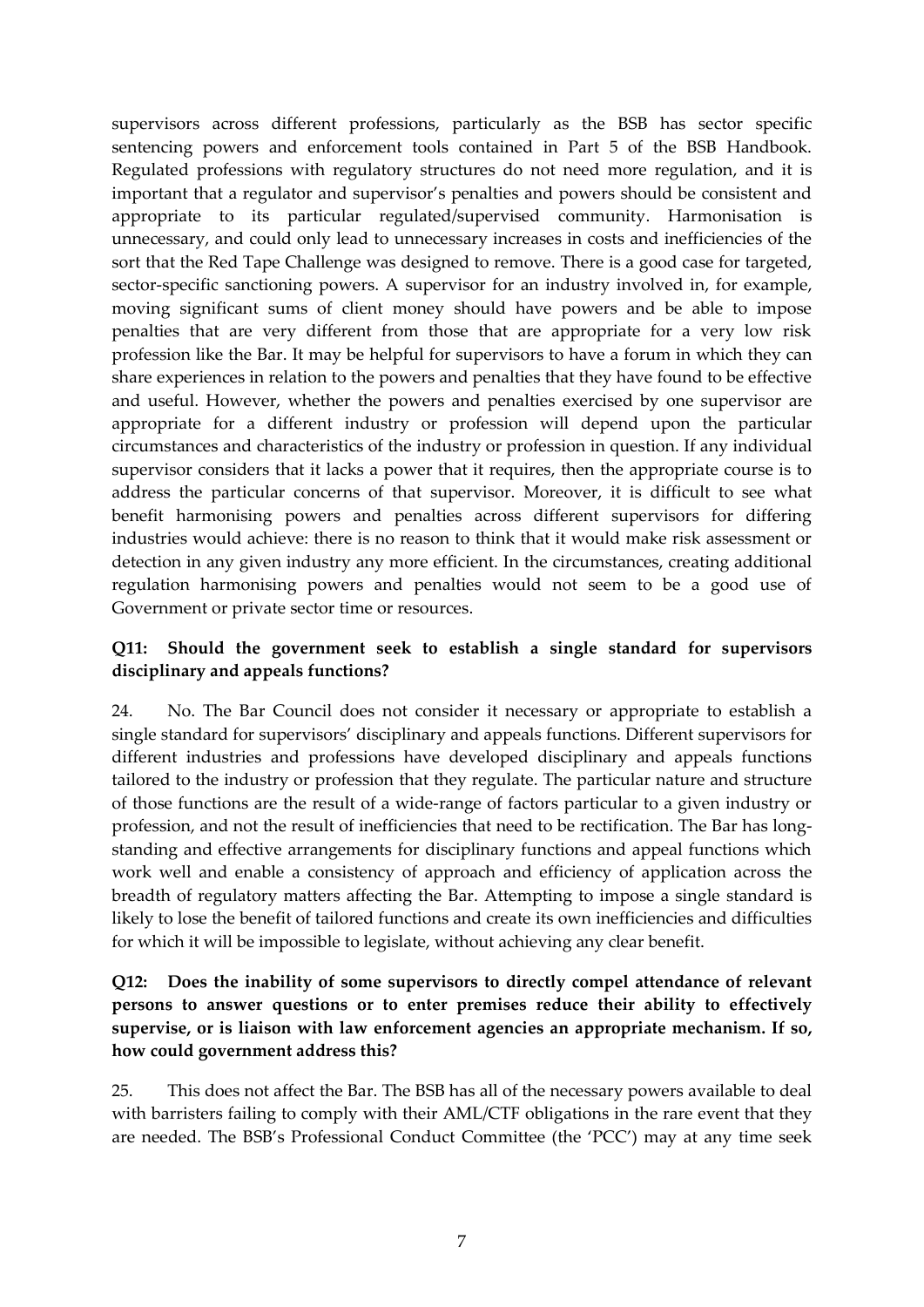information or assistance as it thinks fit from any person, group or body<sup>7</sup> . The Bar Council does not express any view as to whether such powers might be appropriate for supervisors in other industries or professions where risks are higher and business models different. It is not considered either appropriate or necessary to create further powers in respect of the Bar.

# **Q13: Should supervisors have powers to compel supervised businesses to submit comprehensive and up-to-date information to aid risk assessment?**

26. No such step should be taken as regards the Bar. The BSB already has all of the necessary powers available to deal with barristers failing to comply with their AML/CTF obligations. The Bar Council is content that the BSB should and does have the power to require submission of information by barristers to aid risk assessment. The Bar's low-AML/CTF-risk and the fact that the burden of filing significant amounts of documentation would fall upon self-employed barristers as sole practitioners necessitates a very careful examination of any requirement to submit such information to ensure that it is both proportionate to the risks involved and clearly directed towards and restricted to submission of information likely to be relevant and useful. The BSB's current supervision system is conducted in a risk-based and proportionate manner, and that is the right approach in this context.

# **Q14: Is there a need for supervisors themselves to undergo training and/or continuous professional development? If so, what form might this take and should it be governmentrecognised?**

27. No, at least as regards the Bar. The Bar Council is in favour of the current AMLSF for knowledge-sharing purposes and notes the recent session where training was provided to supervisors to assist them in preparing for the upcoming FATF Mutual Evaluation Review. Each supervisor will have different needs depending on their size, risk-level and nature of their profession, and streamlined training would therefore seem to be unnecessary, and a likely burden on those supervisors who are smaller or based outside London. The Bar Council suggests it may not be sensible to require supervisors to undertake the same training.

# **Q15: Is there a need for relevant persons in the supervised populations across all sectors to undergo training and/or continuous professional development to aid their understanding of AML/CFT issues?**

28. Such training is already mandated by the *Money Laundering Regulations* 2007.

29. All practising members of the Bar are subject to continuing professional development (CPD) regulations. The Bar Council is committed to providing the guidance that its members need to be fully aware of their AML/CTF obligations and how to fulfil them. The AML/CTF guidance has very recently been updated and publicised, and the Bar Council will be looking to add further practical assistance and examples into that guidance to give further help to barristers in applying it in practice. The Bar Council also operates an Ethical Enquiries Service by telephone and email which enables barristers to raise enquiries arising

1

<sup>7</sup> BSB Handbook, Part 5, Rule E7. Available here:

[https://www.barstandardsboard.org.uk/media/1731225/bsb\\_handbook\\_sept\\_2015.pdf](https://www.barstandardsboard.org.uk/media/1731225/bsb_handbook_sept_2015.pdf)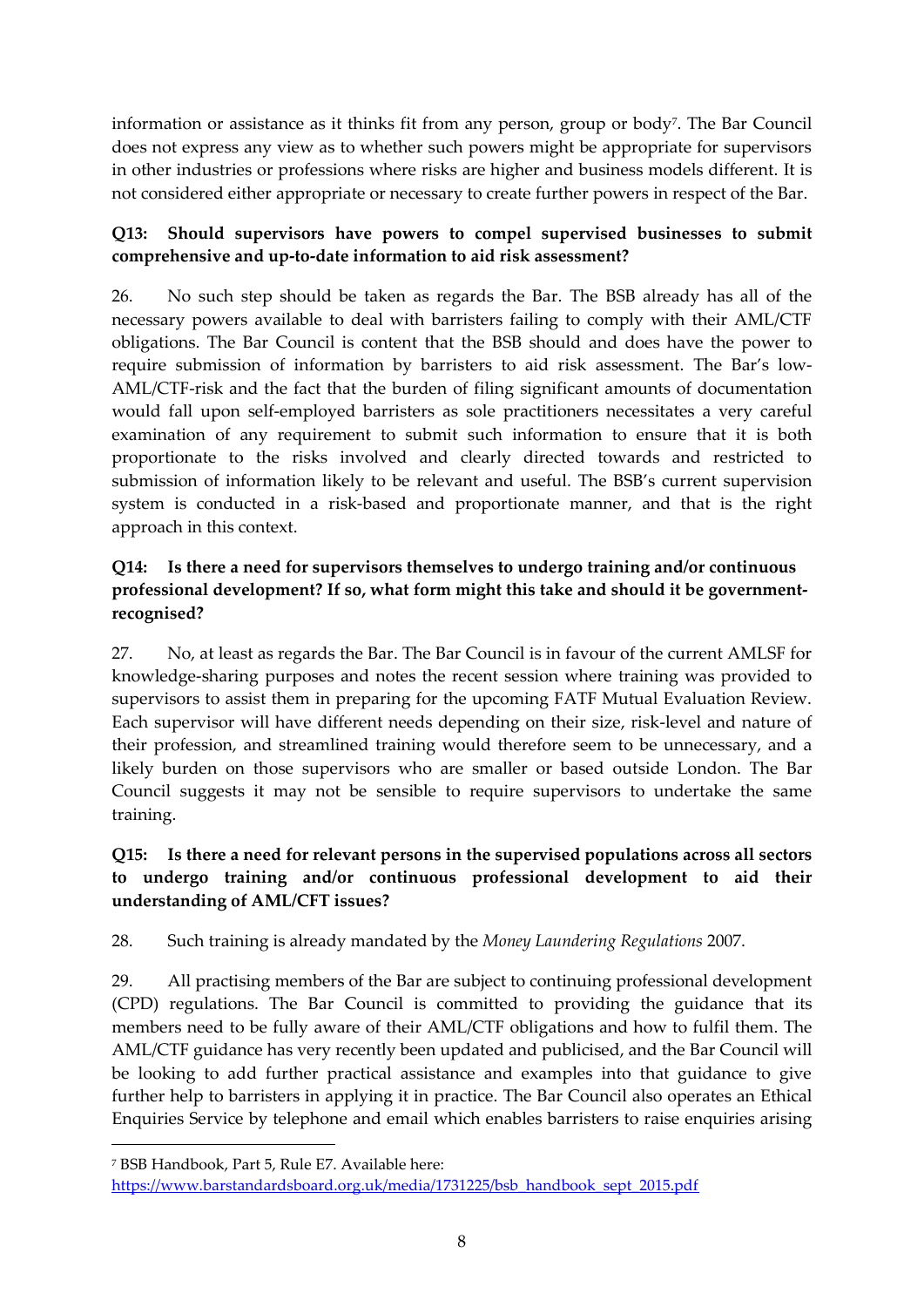from their practice, including those relating to their AML/CTF obligations. Furthermore, those accepting instructions directly from members of the public ("public access" barristers) are already required to receive public access training which includes AML/CTF components, from one of the three BSB-approved providers. The Bar Council's training is tailor-made to barristers, and is one of three approved providers for this training. The Bar Council has in the past and will continue in the future to organise AML/CTF training and awareness events.

30. The Bar Council does not consider that further continuing professional development is necessary. From the perspective of the Bar, the Bar Council would regard it as placing an unnecessary burden upon a low-risk profession, only some of whose members operate within the 'regulated sector' or undertake work which is not covered by legal professional privilege, to impose any further regulations or specific AML/CTF requirements.

# **Q16: What safeguards should be put in place to ensure that there is sufficient separation between the advocacy and AML/CFT supervisory functions in professional bodies? To what extent are appropriate safeguards already in place?**

31. There is no need to put in place additional safeguards to ensure there is sufficient separation between AML/CFT advocacy and supervisory functions in relation to the Bar, as this is already provided for under the Legal Services Act 2007. The Bar Council considers that, for the public as well as for the Bar and its clients, the current arrangements for ensuring this separation are working well.

32. In relation to other supervisors, any steps of this nature should in principle be taken only where there is evidence of inappropriate and detrimental influence on the effectiveness of AML/CTF supervision, and only to the extent that it is necessary and proportionate to do so.

# **Q17: Should the government mandate the separation of representative and AML/CFT supervisory roles? What impacts might this have on the professional bodies themselves?**

33. There is no need for the Government to mandate for separation of representative and supervisory roles in relation to AML/CFT with respect to the Bar Council as separate roles are already established and in operation. Such a mandate would only add further layers of unnecessary regulation, potentially complicating the existing arrangements.

34. The Bar Council also notes that both the National Risk Assessment and the current call for information make the point that for the legal sector, the risk of conflict of interest between representative and supervisory roles for AML/CTF is not present due to the arrangements made under the Legal Services Board referred to in above.

35. In relation to other supervisors, the Government should consider action of this nature only if there is clear evidence to justify it: please see paragraph 33 above.

# **Q18: How does the UK approach to professional body supervision compare to other countries' regimes?**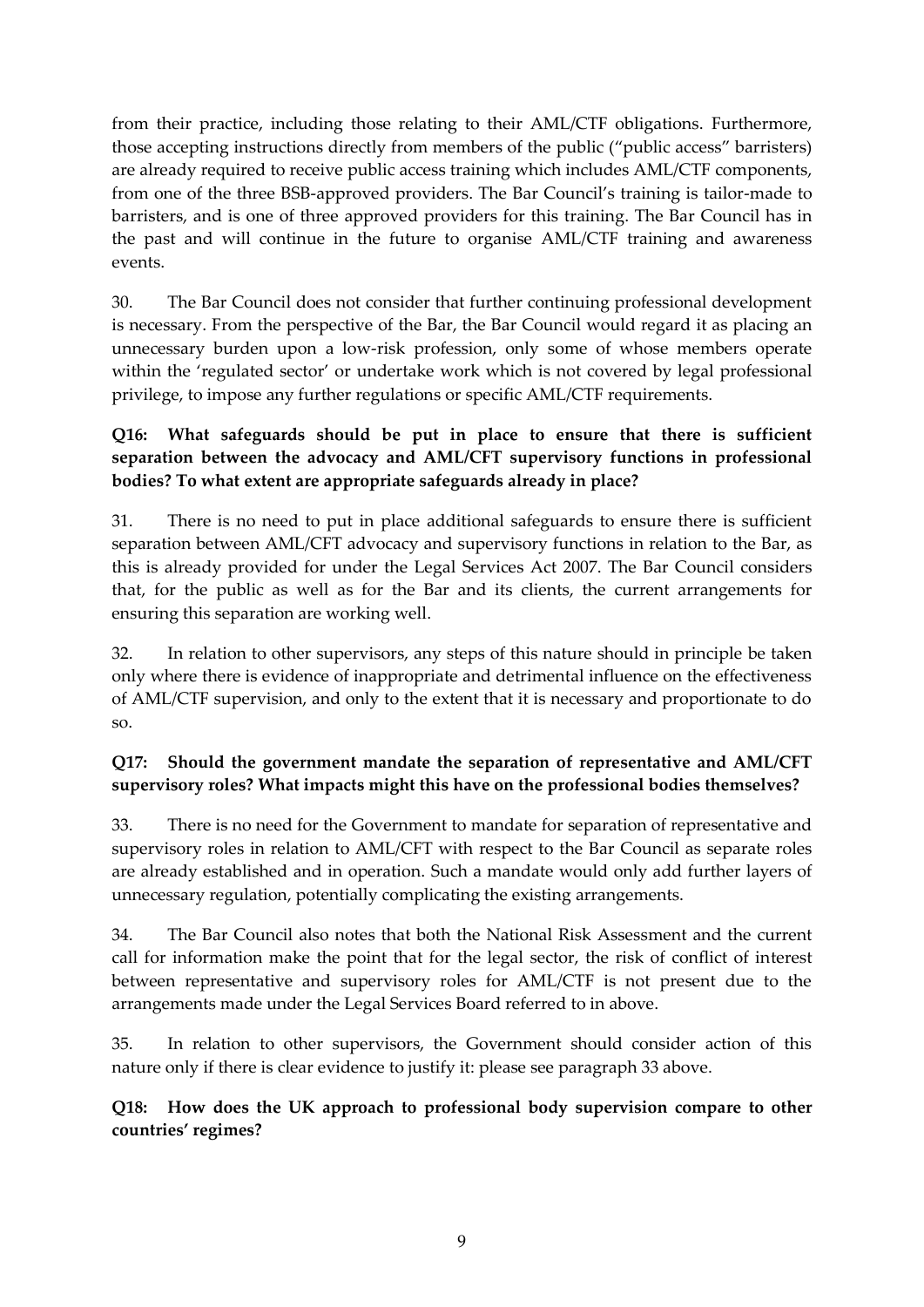36. With regards the legal sector, it is unusual for professional bodies to be overseen by another body in the way that the Legal Services Board oversees the nine approved regulators in operation in England and Wales. The majority of professional bodies have no such oversight, are independent of Government and are not separated into representative and regulatory operations. The Bar Council is aware that countries such as Canada, Australia and Spain operate under a central AML/CTF regulator, but the Bar Council takes the firm view that the role of the Bar Council/BSB as an independent specialist supervisor in England and Wales is more than sufficient in light of the nature of the profession being a referral profession, and presenting a low risk for money laundering and terrorist financing, and that a sector-specific approach is the right one for the UK.

#### **Q19: How could inconsistencies between the JMLSG guidance and the FCA's Financial Crime Guide best be resolved? Should the two be merged? Or should one be discontinued and if so, which one and why?**

37. The Bar Council does not respond to this question which is most appropriately answered by the FCA and others in the financial sector.

#### **Q20: What alternative system for approving guidance should be considered and what should the government's role be? Is it important to maintain the principle of providing legal safe harbour to businesses that follow the guidance?**

38. The Bar Council supports the role of HM Treasury in approving the guidance provided by supervisors or representational bodies, and is in favour of a process for approving guidance that is efficient, effective and not overly burdensome. It should be possible for supervisors or representative bodies to engage with HM Treasury before seeking formal approval, and to have their guidance approved in reasonably short timeframes, and the process should not be daunting or unnecessarily complicated.

39. The aim should be that a combination of the legislation and sector-specific guidance should be clear enough for individuals affected to be in no doubt how to comply with their obligations in practice (a yet further justification for a profession-specific approach which takes full account of how different professionals work and the context in which they work). The role of the Government should be to facilitate this.

**Q21: Should the government produce a single piece of guidance to help regulated businesses understand the intent and meaning of the Money Laundering Regulations, leaving the supervisors and industry bodies to issue specific guidance on how different sectors can comply? If so, would this industry guidance need to be Treasury approved? Should it be made clear that the supervised population is to follow the industry guidance?**

40. The Bar Council does not see value in the Government producing its own AML/CTF guidance unless it provides something useful which the existing system cannot; and it is not clear that this would be so. The value of profession-specific guidance is that, if prepared properly, it emphasises the practical impact of the AML/CTF legislation in a way which the particular supervisor knows from experience of its own profession will have the greatest impact on working practices. The Bar Council is therefore unenthusiastic about universal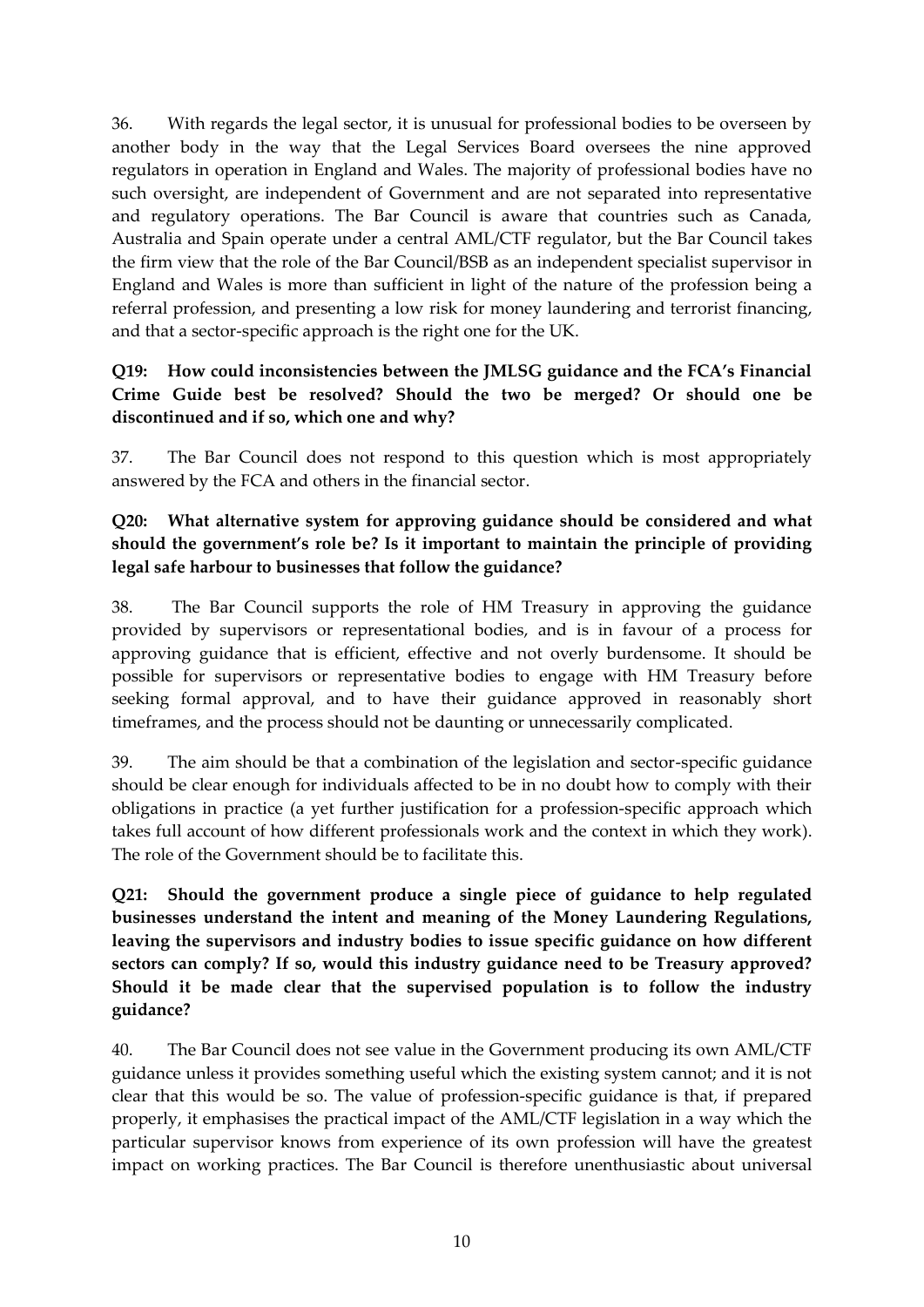guidance, the majority of which would not be relevant to any one 'regulated sector', and could even lead to confusion due to misunderstanding or misinterpretation of an approach aimed at one sector which is not readily applicable to another sector. The Bar Council would also not be in favour of a single piece of guidance for the whole of the legal sector, as the nature of barristers' practice entails a different application of the legislation from that of other legal professionals. It would be in the best interests of the Bar and the public for the Bar Council to continue to produce guidance specific to the particular needs of the Bar.

#### **Q22: Should supervisors be required to publish details of their enforcement actions and enforcement strategy, perhaps as part of the Treasury's annual report on supervisors, or in their own reports? What are the benefits and risks in doing so?**

41. No. This would place an unnecessary burden upon a low-risk profession, and could undermine or lead to inconsistency with the BSB's approach to the publication of the results of regulatory action more generally. The Bar Council makes just two further observations.

42. First, it may helpful for some supervisors to report their enforcement strategies and actions to the Treasury but that is matter that should be considered on a sector-specific basis. Even if such an obligation were imposed upon a particular sector that would not necessarily mean that it would be appropriate to publish everything that is reported; if reporting identifies good and bad practice, and draws attention to risks and areas to address, it may be sensible to publish that information. However, requiring all supervisors to produce published reports of their actions and strategy may impose an unjustified and unnecessary burden on the supervisors whose time and energy might be better spent elsewhere.

43. Second, it is important that in publishing information on enforcement actions appropriate steps are taken to ensure that the rights of individuals to privacy are not inappropriately infringed. The Bar Council notes that in circumstances where findings of professional misconduct have been made and sentence imposed by a Disciplinary Tribunal, Part 5 of the Handbook sets out the clear provisions that the BSB has in place to publish those findings.

#### **Q23: Should the government publish more of the detail gathered by the annual supervisor's report process? For example, sharing good practice or weaknesses across all supervisors?**

44. The Bar Council has no objection to this proposal in principle. Appropriate transparency of findings may be of advantage to all those who are subject to the AML/CTF regime.

#### **Q24: Should supervisors be required to undertake thematic reviews of particular activities or sections of their supervised populations, as the FCA currently does? If so, how often should such thematic reviews be taken?**

45. The Bar Council does not regard this as appropriate, at least not for the Bar. It is important that any requirement imposed on the supervisor is capable of being tailored to the particular industry or profession concerned. In the case of the Bar, it is possible to identify specific, limited areas of practice in which any AML/CTF risk is likely to be concentrated (i.e. tax and trust advisory work and direct access work) while for most of the profession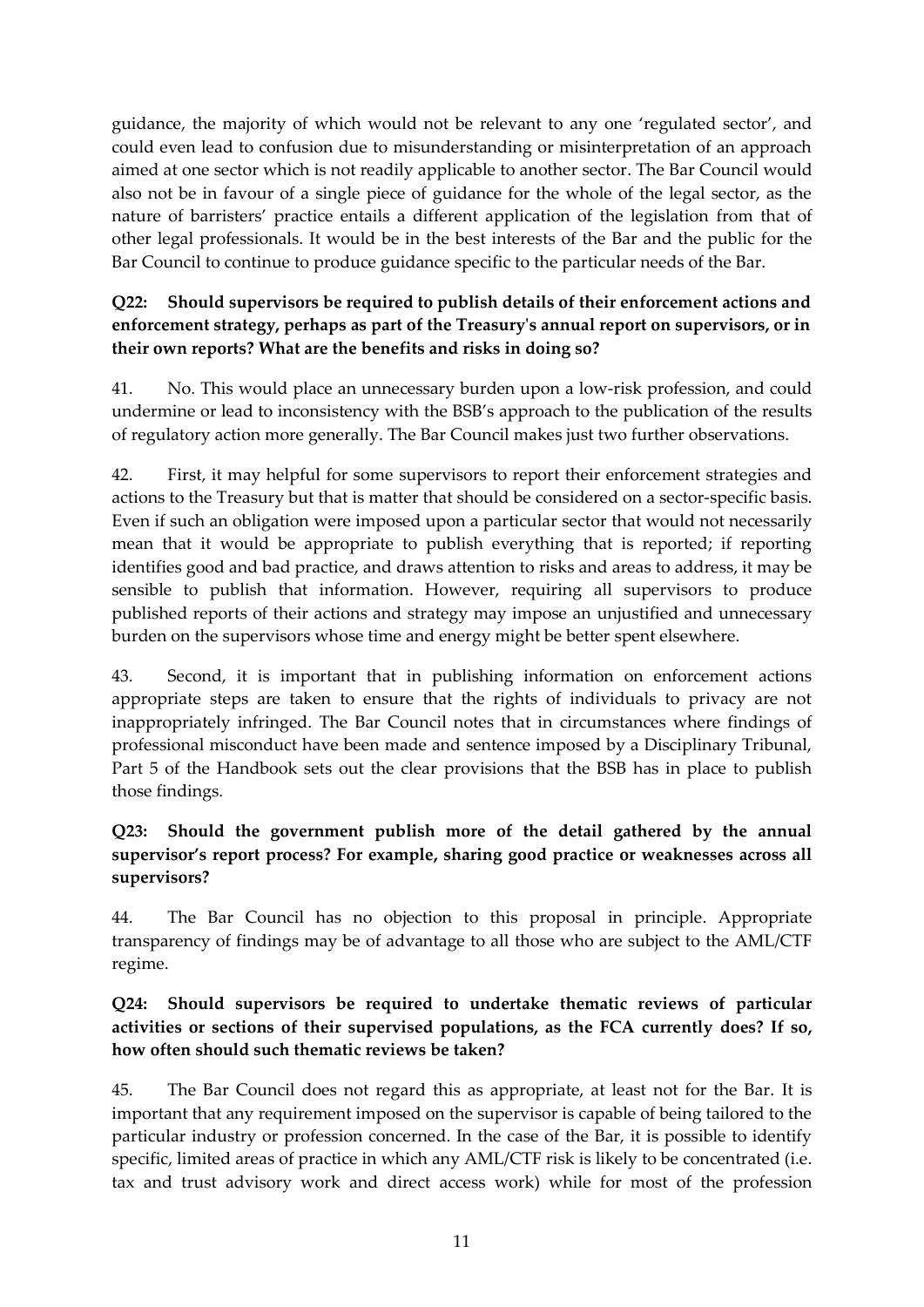AML/CTF issues are extremely unlikely ever to arise. The most appropriate way for the BSB to review those particular sections of the Bar is by applying a risk-proportionate approach. That is something that the BSB can, and should be allowed to, determine for itself through its own risk assessments: it seems unlikely that imposing a requirement on the BSB to consider such an approach is necessary or appropriate, and is likely simply to create additional burdens of compliance with regulation, to create inefficiencies, and to add unnecessary costs, potentially to the detriment of other regulatory activity of similar importance.

#### **Q25: What is the best way to facilitate intelligence sharing among supervisors and between supervisors and law enforcement? What safeguards should be imposed?**

46. Given the low-risk nature of the work of the Bar, the existing law (which would entitle the BSB to provide information to law enforcement agencies if it considered that there was evidence of an offence having been committed) is sufficient. Requiring or permitting the BSB to share information more broadly (both in terms of recipients and circumstances) on FIN-NET or any similar platform seems likely to involve an unwarranted and disproportionate regulatory cost for the Bar (given the cost in terms of time and money in having the BSB fulfil the criteria for membership) and an unwarranted and disproportionate interference with its members privacy and data protection rights. This is an example of a situation in which it is appropriate for supervisors of different industries or professions that present different risk profiles to be subject to different obligations.

**Q26: As one means of facilitating better sharing of intelligence among supervisors and between supervisors and law enforcement, could the government mandate that all supervisors should fulfil the conditions for, and become members of, a mechanism such as FIN-NET? Are there other suitable mechanisms, such as the Shared Intelligence System (also hosted by the FCA)?**

47. No, it should not do this. See further our response to question 25 above.

**Q27: Should the government require all supervisors to maintain registers of supervised businesses? If so, should these registers cover all registered businesses or just certain sectors? Should such registers be public? What are the likely costs and benefits of doing so?**

48. No. The Bar Council does not consider it appropriate to require the BSB to maintain a register of all supervised entities (which in effect would mean a register of all barristers) for AML/CTF purposes. The BSB already keeps a register of all barristers whom it regulates. Given the low-risk nature of the work of the Bar the creation of a specific register for AML/CTF purposes would be disproportionate and wasteful; publication of such a register would be unnecessary, costly and unlikely to serve any useful purpose.

# **QQ28-30**

49. These questions do not relate to the Bar.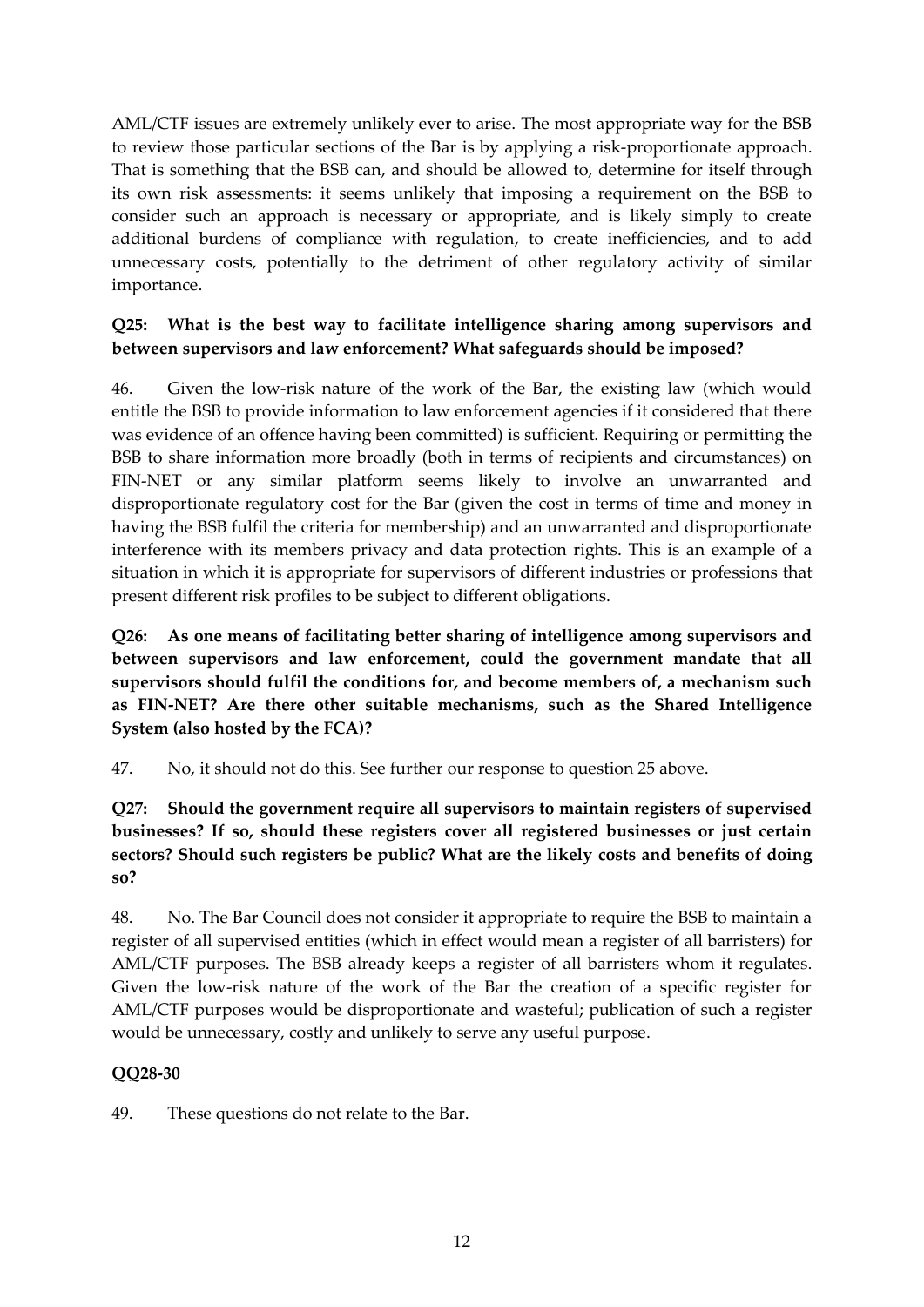# **Q31: Is the number of supervisors in itself a barrier to effective and consistent supervision? If so, how should the number be reduced and what number would allow a consistent approach?**

50. The Bar Council strongly disagrees with the proposal that the number of supervisors is in itself a barrier to effective and consistent supervision. On the contrary, each profession having its own specialist regulator is in the best interests of each profession and the public. Furthermore, supervisors within the legal sector have been collaborating in their supervision via, for example, the Legal Sector Affinity Group; a fact acknowledged by the National Risk Assessment itself: "Over recent years there has been a considerable amount of national coordination and engagement between law enforcement agencies, government and legal sector supervisors. This has led to an improved understanding of the risks and a greater focus on money laundering by the supervisors".

# **Q32: If this is an issue, are their other ways to address is? For example, would supervisors within a single sector benefit from pooling their AML/CFT resources and establishing a joint supervisory function?**

51. No, at least so far as the legal sector is concerned.<sup>8</sup> The current number of legal services supervisors is not a barrier to good supervision. As set out in response to question 4 above, the Bar Council is also of the view that pooling of resources would not be helpful. The Bar Council's view is based on the following:

(a) The current number of supervisors reflects divisions within the legal services sector, between different types of work and distinct legal jurisdictions.<sup>9</sup>

(b) The kinds of risk assessment and monitoring required for and of law firms which handle client money and provide a plethora of international and national transactional services is very different from that required in respect of barristers, the great majority of whom never carry out any transactional work less still any 'regulated sector' transactional activities.

(c) The legal services supervisors who are designated as such<sup>10</sup> (for barristers, the BSB) are able to provide specialist supervision in their designated areas. It carries out risk-based reviews generally and brings enforcement actions against those it regulates including prosecutions before disciplinary tribunals.

(d) Specialist regulation by the BSB enables it to develop appropriate risk-based reviews and monitoring regimes for barristers, which can be and are conveniently, efficiently and cost-effectively combined with its consideration of all risks relating to barristers, its supervision of them, and its existing regulatory and disciplinary structures.

1

<sup>8</sup> For which there are (7) regulators: Law Society (England and Wales), Law Society for Scotland, Law Society for Northern Ireland, Bar Council (England and Wales), Faculty of Advocates (Scotland) and the General Council of the Bar of Northern Ireland

<sup>9</sup> England and Wales, Northern Ireland and Scotland

<sup>10</sup> By Regulation 23 of the Money Laundering Regulations 2007